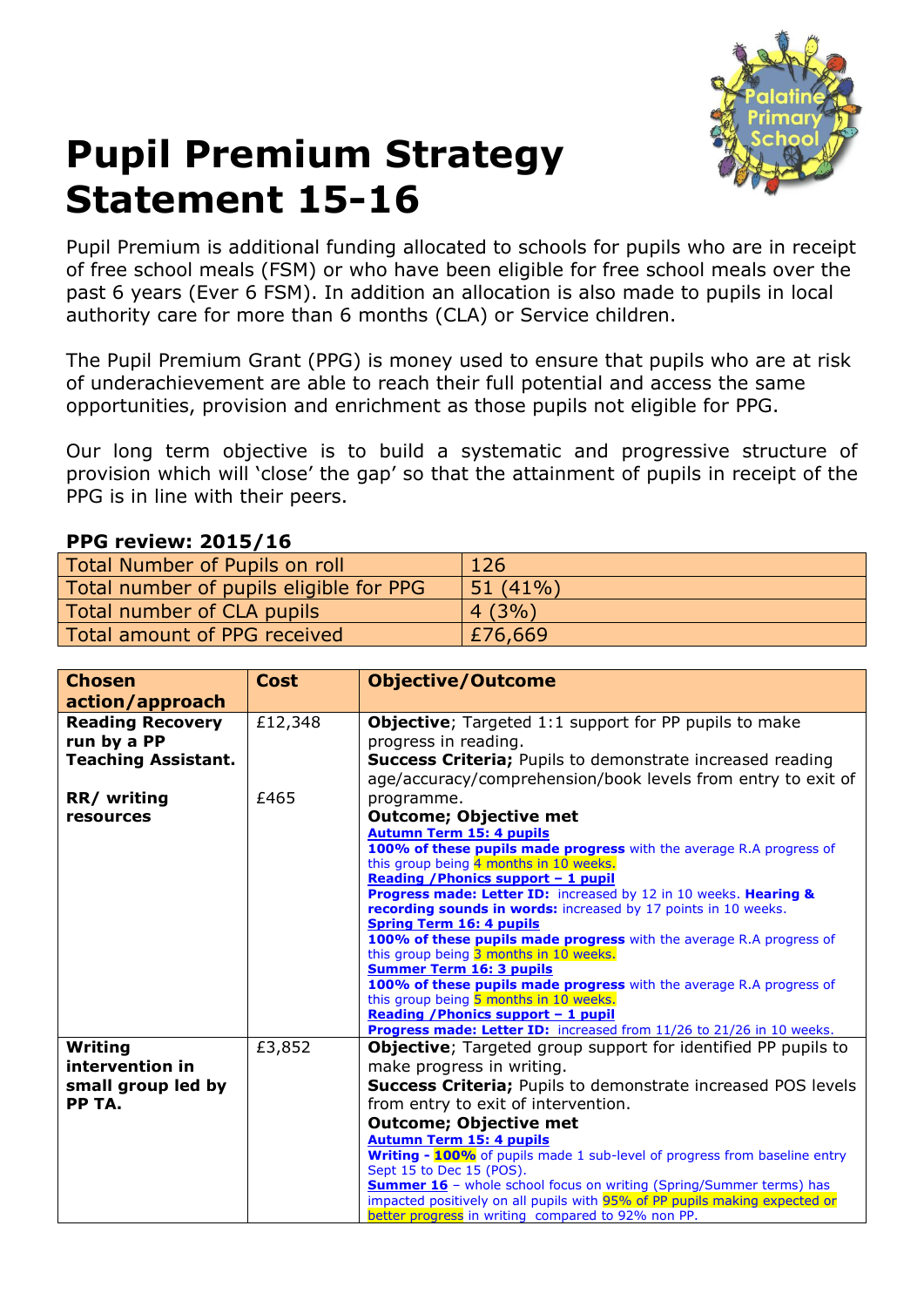| <b>'First Class@</b>                      | £15,408 |                                                                                                        |                    |                |                                         |                                                                                                  |                    |     |                                                                            |  |
|-------------------------------------------|---------|--------------------------------------------------------------------------------------------------------|--------------------|----------------|-----------------------------------------|--------------------------------------------------------------------------------------------------|--------------------|-----|----------------------------------------------------------------------------|--|
| Number' 1 and 2                           |         | Objective; Targeted group support for identified PP pupils to<br>make progress in number.              |                    |                |                                         |                                                                                                  |                    |     |                                                                            |  |
| intervention led by                       |         | <b>Success Criteria;</b> Pupils to demonstrate increased maths age                                     |                    |                |                                         |                                                                                                  |                    |     |                                                                            |  |
| PP TA.                                    |         | from entry to exit of programme.                                                                       |                    |                |                                         |                                                                                                  |                    |     |                                                                            |  |
| <b>First Class at</b>                     | £2,337  | <b>Outcome; Objective met</b>                                                                          |                    |                |                                         |                                                                                                  |                    |     |                                                                            |  |
| Number 1/2                                |         | All pupils made outstanding progress in this new intervention;                                         |                    |                |                                         |                                                                                                  |                    |     |                                                                            |  |
| training $-1x$                            |         | Autumn 15 - Spring term 16:                                                                            |                    |                |                                         |                                                                                                  |                    |     |                                                                            |  |
| teacher/ 1x PP TA.                        |         |                                                                                                        |                    |                | First Class at Number 1 - 5 pupils      |                                                                                                  |                    |     |                                                                            |  |
| <b>Maths resources</b>                    |         |                                                                                                        |                    |                |                                         | 100% of pupils made progress with the average Maths Age progress of the                          |                    |     |                                                                            |  |
|                                           |         | group being 2 years in 10 week programme. 40% of the pupils in the group<br>were non PP.               |                    |                |                                         |                                                                                                  |                    |     |                                                                            |  |
|                                           | £187    | First Class at Number 2 - 3 pupils                                                                     |                    |                |                                         |                                                                                                  |                    |     |                                                                            |  |
| <b>Numeracy Test Kit/</b>                 |         | 100% of pupils made progress with the average Maths Age progress of the                                |                    |                |                                         |                                                                                                  |                    |     |                                                                            |  |
| <b>Resources</b>                          | £120    | group being 1:9 years in 10 week programme. 60% of the pupils in the group                             |                    |                |                                         |                                                                                                  |                    |     |                                                                            |  |
|                                           |         | were non PP.                                                                                           |                    |                |                                         |                                                                                                  |                    |     |                                                                            |  |
|                                           |         |                                                                                                        |                    |                | Spring term 16 - Summer term 16:        |                                                                                                  |                    |     |                                                                            |  |
|                                           |         |                                                                                                        |                    |                | First Class at Number 1 - 2 pupils      |                                                                                                  |                    |     |                                                                            |  |
|                                           |         |                                                                                                        |                    |                |                                         | 100% of pupils made progress with the average Maths Age progress of the                          |                    |     |                                                                            |  |
|                                           |         |                                                                                                        |                    |                |                                         | group being 1:6 years in 12 week programme. 100% of the pupils in the                            |                    |     |                                                                            |  |
|                                           |         | group were PP.                                                                                         |                    |                |                                         |                                                                                                  |                    |     |                                                                            |  |
|                                           |         |                                                                                                        |                    |                | First Class at Number 2 - 4 pupils      | 100% of pupils made progress with the average Maths Age progress of the                          |                    |     |                                                                            |  |
|                                           |         |                                                                                                        |                    |                |                                         |                                                                                                  |                    |     | group being 1:7 years in 12 week programme. 50% of the pupils in the group |  |
|                                           |         | were non PP.                                                                                           |                    |                |                                         |                                                                                                  |                    |     |                                                                            |  |
| <b>PP Co-ordinator</b>                    | £12,378 |                                                                                                        |                    |                |                                         |                                                                                                  |                    |     | Objective; To track the progress and raise the attainment of               |  |
|                                           |         |                                                                                                        |                    |                |                                         | PP pupils in line with non PP pupils through identifying and                                     |                    |     |                                                                            |  |
|                                           |         |                                                                                                        |                    |                |                                         | monitoring effective interventions and resources to raise PP                                     |                    |     |                                                                            |  |
|                                           |         | pupils.                                                                                                |                    |                |                                         |                                                                                                  |                    |     |                                                                            |  |
|                                           |         |                                                                                                        |                    |                |                                         |                                                                                                  |                    |     | <b>Success Criteria;</b> To'close' the gap' so that the attainment of      |  |
|                                           |         |                                                                                                        |                    |                | PP pupils is in line with their peers.  |                                                                                                  |                    |     |                                                                            |  |
|                                           |         |                                                                                                        |                    |                | <b>Outcome; Objective partially met</b> |                                                                                                  |                    |     |                                                                            |  |
|                                           |         |                                                                                                        |                    |                |                                         | % of Pupil Premium pupils meeting expected or better end of year                                 |                    |     |                                                                            |  |
|                                           |         |                                                                                                        |                    |                |                                         | targets compared with non PP pupils was as follows (July 16):                                    |                    |     |                                                                            |  |
|                                           |         |                                                                                                        |                    |                |                                         |                                                                                                  |                    |     |                                                                            |  |
|                                           |         | <b>SSM</b><br><b>Reading</b><br><b>Writing</b><br><b>Speaking</b><br><b>Listening</b><br><b>Number</b> |                    |                |                                         |                                                                                                  |                    |     |                                                                            |  |
|                                           |         |                                                                                                        |                    |                |                                         |                                                                                                  |                    |     | <b>U&amp;A</b>                                                             |  |
|                                           |         |                                                                                                        |                    |                |                                         |                                                                                                  |                    |     |                                                                            |  |
|                                           |         | <b>PP</b>                                                                                              | 90%                | 95%            | 88%                                     | 93%                                                                                              | 95%                | 93% | 88%                                                                        |  |
|                                           |         |                                                                                                        |                    |                |                                         |                                                                                                  |                    |     |                                                                            |  |
|                                           |         |                                                                                                        |                    |                |                                         |                                                                                                  |                    |     |                                                                            |  |
|                                           |         | Non PP                                                                                                 | 96%                | 92%            | 80%                                     | 88%                                                                                              | 92%                | 80% | 84%                                                                        |  |
|                                           |         |                                                                                                        |                    |                |                                         |                                                                                                  |                    |     |                                                                            |  |
|                                           |         |                                                                                                        |                    |                |                                         |                                                                                                  |                    |     |                                                                            |  |
|                                           |         |                                                                                                        |                    |                |                                         |                                                                                                  |                    |     |                                                                            |  |
|                                           |         |                                                                                                        |                    |                |                                         | Pupil Premium pupils have narrowed the gap in reading from                                       |                    |     |                                                                            |  |
|                                           |         |                                                                                                        |                    |                |                                         | -12.38% in July 15 to -6% in July 16 and exceeded non PP                                         |                    |     |                                                                            |  |
|                                           |         |                                                                                                        |                    |                |                                         | pupils in all other core subject strands.                                                        |                    |     |                                                                            |  |
| <b>Nurture Support</b>                    | £6,174  |                                                                                                        |                    |                |                                         | <b>Objective</b> ; To support identified PP and non PP pupil's social                            |                    |     |                                                                            |  |
| led by PP TA.<br><b>Nurture resources</b> | £380    |                                                                                                        |                    |                |                                         | and emotional well being so that pupils can make expected                                        |                    |     |                                                                            |  |
|                                           |         | progress or better.                                                                                    |                    |                |                                         |                                                                                                  |                    |     |                                                                            |  |
|                                           |         |                                                                                                        |                    |                |                                         | <b>Success Criteria;</b> PP pupils to make expected or better                                    |                    |     |                                                                            |  |
|                                           |         |                                                                                                        |                    |                |                                         | progress (POS)/ improved Boxall Profile score.                                                   |                    |     |                                                                            |  |
| <b>Play therapy</b>                       | £2,130  | <b>Outcome; Objective met</b>                                                                          |                    |                |                                         |                                                                                                  |                    |     |                                                                            |  |
|                                           |         |                                                                                                        |                    |                |                                         | Pupils accessing nurture interventions including play therapy                                    |                    |     |                                                                            |  |
|                                           |         | <b>Subject</b>                                                                                         | <b>Not met EOY</b> |                | <b>Met EOY</b>                          | made the following progress (20% of pupils were non PP).<br><b>W</b> towards                     | <b>Met amended</b> |     | <b>W</b> towards                                                           |  |
| <b>National Children's</b>                | £750    |                                                                                                        | target             |                | target                                  | amended EY                                                                                       | <b>EY target 1</b> |     | amended EY                                                                 |  |
| mentor training                           |         | <b>Reading</b>                                                                                         |                    |                |                                         | target 1<br>7                                                                                    | $\mathbf{3}$       | 1   | target 2                                                                   |  |
| <b>ROOT OF IT</b>                         |         | <b>Writing</b>                                                                                         |                    | 1              |                                         | 6                                                                                                | 3                  |     |                                                                            |  |
|                                           |         | <b>Number</b>                                                                                          | $\mathbf{1}$       | $\overline{2}$ |                                         | 6                                                                                                |                    | 1   |                                                                            |  |
| <b>Triple P training</b>                  | £1337   |                                                                                                        |                    |                |                                         |                                                                                                  |                    |     |                                                                            |  |
|                                           |         |                                                                                                        |                    |                |                                         | Reading 100% of pupils met EOY target or better                                                  |                    |     |                                                                            |  |
|                                           |         |                                                                                                        |                    |                |                                         | Writing 100% of pupils met EOY target or better<br>Number 90% of pupils met EOY target or better |                    |     |                                                                            |  |
|                                           |         |                                                                                                        |                    |                |                                         | <b>Boxall Profile;</b> exit data shows that 100% of pupils made                                  |                    |     |                                                                            |  |
|                                           |         |                                                                                                        |                    |                |                                         |                                                                                                  |                    |     | progress with the average improvement of the group being 11                |  |
|                                           |         |                                                                                                        |                    |                |                                         | points (developmental strands) with 9 pupils now working                                         |                    |     |                                                                            |  |